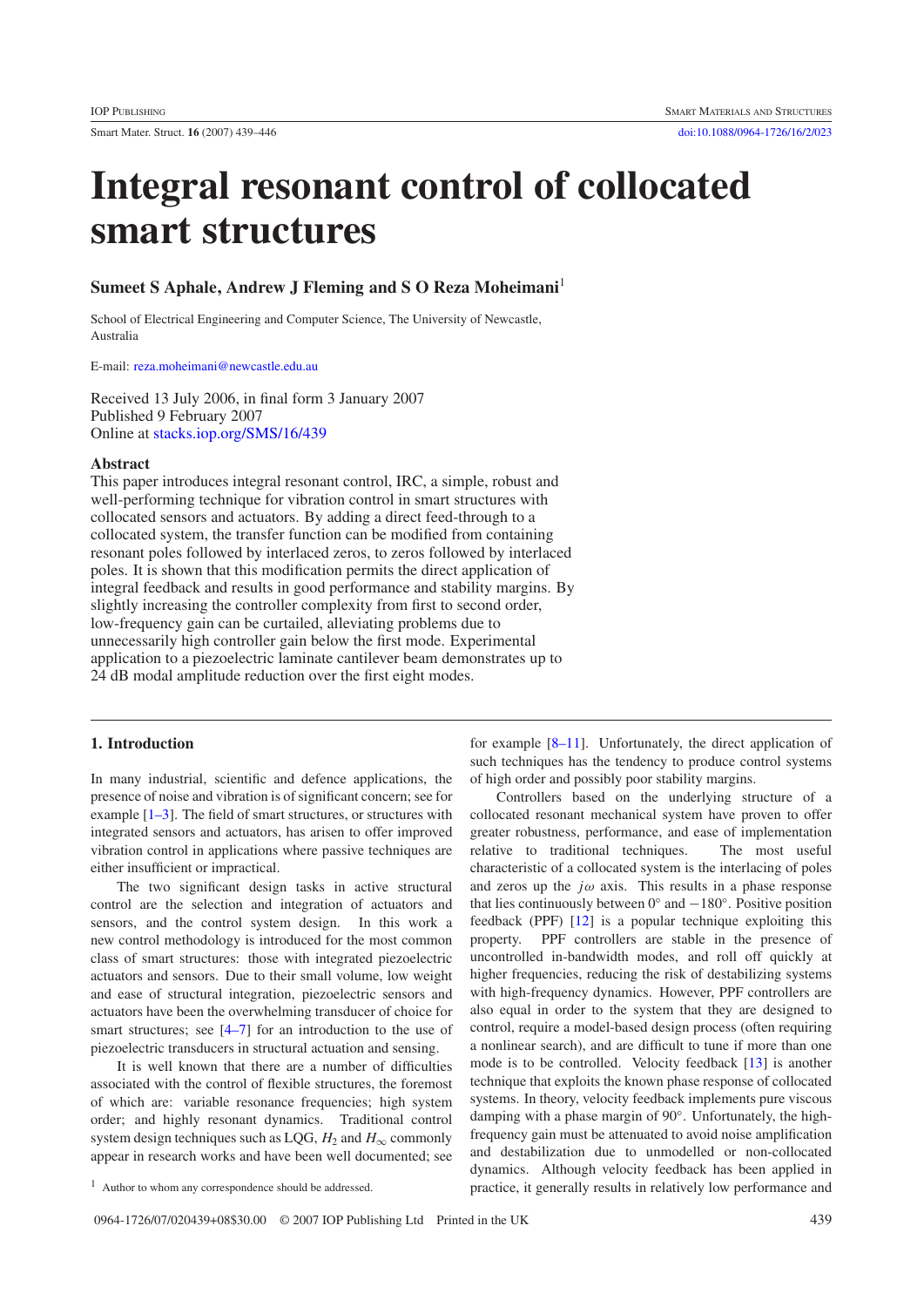<span id="page-1-1"></span>

**Figure 1.** Picture of the cantilever beam. (This figure is in colour only in the electronic version)

poor phase margin (due to the two additional poles required at high frequencies). Resonant control is another approach that has been applied successfully to collocated resonant systems [\[14\]](#page-7-2). A resonant controller guarantees closed-loop stability in the presence of uncontrolled out-of-band modes of the structure. The high-pass nature of the controller, however, may not be suitable in certain applications.

The control design in this work is based on augmenting the feed-through of a collocated system; that is, to add a small portion of the actuator signal to the sensor signal. It is shown in section [3](#page-1-0) that this procedure results in the addition of a pair of resonant system zeros at an arbitrary frequency. Choosing this frequency lower than the first mode results in a compound system with interlaced zeros then poles, rather than poles then zeros. The phase response of this system lies between 0◦ and −180◦. This property can be exploited through the use of direct integral feedback, which results in a loop phase response that lies between −90◦ and +90◦, i.e. has a phase margin of 90◦ and infinite gain margin. Integral resonant control, IRC, has the benefit of substantial damping augmentation while naturally rolling off at higher frequencies.

The objectives and scope of this work together with a description of the experimental apparatus are contained in the following section. The characteristics of collocated systems, feed-though augmentation, and IRC design are then discussed in section [3.](#page-1-0) Experimental results demonstrating up to 24 dB reduction over eight modes and conclusions follow in sections [4](#page-4-0) and [5.](#page-5-0)

## **2. Objectives**

The main objective of this work is to damp the low-frequency modes of a collocated resonant mechanical system exhibiting interlaced poles and zeros. The interesting properties of such transfer functions will be described and analysed. A mathematical proof for the pole-zero interlacing phenomenon in such transfer functions will be given. It will be shown that by adding a specific feed-through term to this transfer function, the implementation of simple second-order controllers that damp vibrations over multiple low-frequency resonant modes is possible. The appropriate feed-through term is identified and a parametric equation will be provided for the same. A cantilever beam, which is clamped at one end and free at the other end, is a well-known example of a resonant mechanical

<span id="page-1-2"></span>

**Figure 2.** Schematic diagram of the control strategy showing the inputs and outputs.

system. It is susceptible to high amplitude vibrations when disturbed and will be used to validate experimentally the theories presented in this work.

#### *2.1. Experimental setup*

Figure [1](#page-1-1) shows the experimental setup used in this work. The cantilever beam has three pairs of collocated piezoelectric patches attached to it. For this work, one collocated pair is used for actuation and sensing. The second collocated pair is shorted, thus for all practical purposes it has no effect on the open- or closed-loop beam dynamics. Of the third collocated pair, one patch is shorted and the other is used as an independent disturbance source.

The cantilever beam is treated as a two-input two-output system; see figure [2.](#page-1-2) The inputs are the control voltages applied to the collocated actuator patch (*u*) and the disturbance generated by the third (non-collocated) piezo-patch  $(w)$ . The outputs are the collocated sensor voltage (*y*) and the tip displacement (*z*).

The frequency response function (FRF)  $G_{ii}(j\omega)$  is a  $2 \times 2$  matrix where each element  $G_{ij}(j\omega)$ ,  $i, j = 1$  and 2, corresponds to a particular combination of the input and output (for example,  $G_{vw}(j\omega) = y(j\omega)/w(j\omega)$  when  $u = 0$ ). These FRFs are determined by applying a sinusoidal chirp (from 5 to 250 Hz) as inputs  $(w \text{ and } u)$  to the corresponding piezoelectric actuators and measuring the output signals (*y* and *z*). The chosen frequency range captures the first three resonant modes of the cantilever beam. All frequency response data was measured using a Polytec scanning laser vibrometer (PSV-300).

# <span id="page-1-0"></span>**3. Controller design**

<span id="page-1-3"></span>For the purpose of control design and analysis, a model of the system is required. A subspace based modelling technique [\[15\]](#page-7-3) is used to procure an accurate model of the experimental system. Figures [3](#page-2-0) and [4](#page-2-1) show the magnitude and phase responses of the model and experimental system. The model captures the dynamics of the system with sufficient accuracy.

#### *3.1. Properties of collocated transfer functions*

The transfer function associated with a single collocated actuator/sensor pair displays many interesting properties [\[16,](#page-7-4) [17\]](#page-7-5), one of which is that the poles and zeros of the system interlace. This ensures that the phase of a collocated transfer function will be between  $0°$  and  $-180°$ . The system transfer function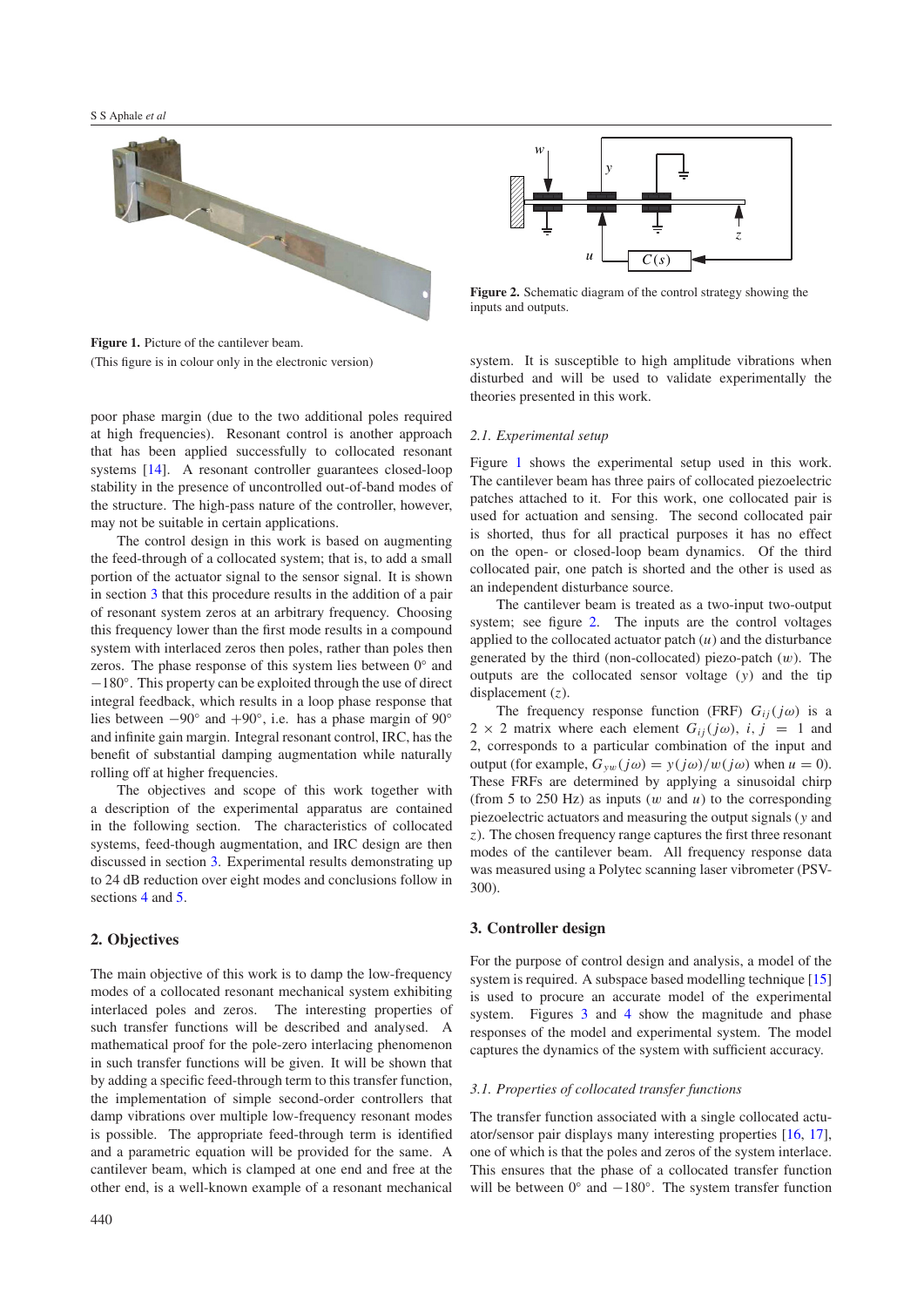<span id="page-2-0"></span>

**Figure 3.** Magnitude response in dB of the measured  $(-)$  and modelled (—) system.

can be represented as the sum of many second-order blocks and can be written as

$$
G(s) = \sum_{i=1}^{M} \frac{\alpha_i}{s^2 + 2\zeta_i \omega_i s + \omega_i^2}
$$
 (1)

where  $\alpha_i > 0$   $\forall i$  and  $M \rightarrow \infty$  [\[18\]](#page-7-6). For all practical applications a very large but finite *M* represents the number of modes that sufficiently describe the elastic properties of the structure under excitation. In most scenarios, control of only a limited bandwidth is of importance. Typically,  $N < M$  modes of the structure would fit within this bandwidth, while modes  $N + 1$  and above are left uncontrolled. It is common practice to truncate the model of the system to include only those modes which are to be controlled. This truncation introduces significant errors, as the in-bandwidth zeros of the system are highly dependent on the out-of-bandwidth poles. Hence, when the model is truncated, the in-bandwidth zero dynamics are significantly perturbed. To account for this zero perturbation, a feed-through term is added. It has been shown that a constant feed-through is sufficient to model the effect of high-frequency modes on low-frequency zeros [\[19\]](#page-7-7). The truncated model can be written as

$$
\tilde{G}(s) = \sum_{i=1}^{N} \frac{\alpha_i}{s^2 + 2\zeta_i \omega_i s + \omega_i^2} + D
$$
 (2)

<span id="page-2-2"></span>such that  $D \in \mathbb{R}$ . Note that the collocated beam transfer function  $G_{vu}(s)$  is of the form (2).

#### *3.2. The effect of feed-through on pole-zero interlacing*

The results in this section will explain the interlacing pole-zero pattern exhibited by the collocated transfer function  $G_{vu}(s)$ . The effect of a particular choice of feed-through, *D*, will also be explained. Zero damping is assumed for the sake of brevity, however the results can easily be extended to systems with

<span id="page-2-1"></span>

**Figure 4.** Phase response of the measured  $(-)$  and modelled  $(-)$ system.

damping. The following theorem shows that a system obtained by adding *N* second-order sections of the form  $\frac{\alpha_i}{s^2 + \omega_i^2}$  has *N* pairs or complex conjugate poles and *N* − 1 pairs of complex conjugate zeros, such that between every two poles, there is a zero.

**Theorem 1.** *Let*  $G(s) = \sum_{i=1}^{N} \frac{\alpha_i}{s^2 + \omega_i^2}$  *such that*  $\alpha_i > 0$  *for*  $i = 1, 2, 3, \ldots$  *and*  $\omega_1 < \omega_2 < \cdots < \omega_N$ *. Then, between every two consecutive poles of G*(*s*) *there exists a zero.*

**Proof.** We begin with a truncated case of *G*(*s*) denoted by  $G_3(s)$  such that  $G_3(s) = \sum_{i=1}^3 \frac{\alpha_i}{s^2 + \omega_i^2}$ . Expanding, we get

$$
G_3(s) = \frac{\alpha_1}{s^2 + \omega_1^2} + \frac{\alpha_2}{s^2 + \omega_2^2} + \frac{\alpha_3}{s^2 + \omega_3^2} = {\alpha_1(s^2 + \omega_2^2)(s^2 + \omega_3^2) + \alpha_2(s^2 + \omega_1^2)(s^2 + \omega_2^2) + \alpha_3(s^2 + \omega_1^2)(s^2 + \omega_2^2) + \alpha_2(s^2 + \omega_2^2)(s^2 + \omega_3^2)^{-1}.
$$

The numerator of  $G_3(s)$  is a polynomial in  $s^2$ . Let this be known as  $N(s^2)$ . Then,

$$
N(s^2) |_{s^2 = -\omega_1^2} = \alpha_1(-\omega_1^2 + \omega_2^2)(-\omega_1^2 + \omega_3^2) > 0
$$

as  $\alpha_i > 0$   $\forall i$  and  $\omega_1 < \omega_2 < \omega_3$ . Similarly,

$$
N(s^2) |_{s^2=-\omega_2^2} = \alpha_1(-\omega_1^2 + \omega_2^2)(-\omega_1^2 + \omega_3^2) < 0
$$

and

$$
N(s^2) |_{s^2=-\omega_3^2} = \alpha_1(-\omega_1^2 + \omega_2^2)(-\omega_1^2 + \omega_3^2) > 0.
$$

 $N(s^2)$  is a continuous function in *s*. The value of  $N(s^2)$   $|_{s^2=-\omega_1^2}$ is positive, while at  $N(s^2)$   $|_{s^2=-\omega_2^2}$  is negative.  $N(s^2)$  must therefore be 0 for a value of  $s^2$  somewhere between  $-\omega_1^2$  and  $-\omega_2^2$ . Thus for  $s^2 = -\omega_{z_1}^2$  such that  $\omega_1 < \omega_{z_1} < \omega_2$ ,  $N(-\omega_{z_1}^2) = 0$ . Similarly, it can be shown that  $N(-\omega_{z_2}^2) = 0$ where  $\omega_2 < \omega_{z_2} < \omega_3$ .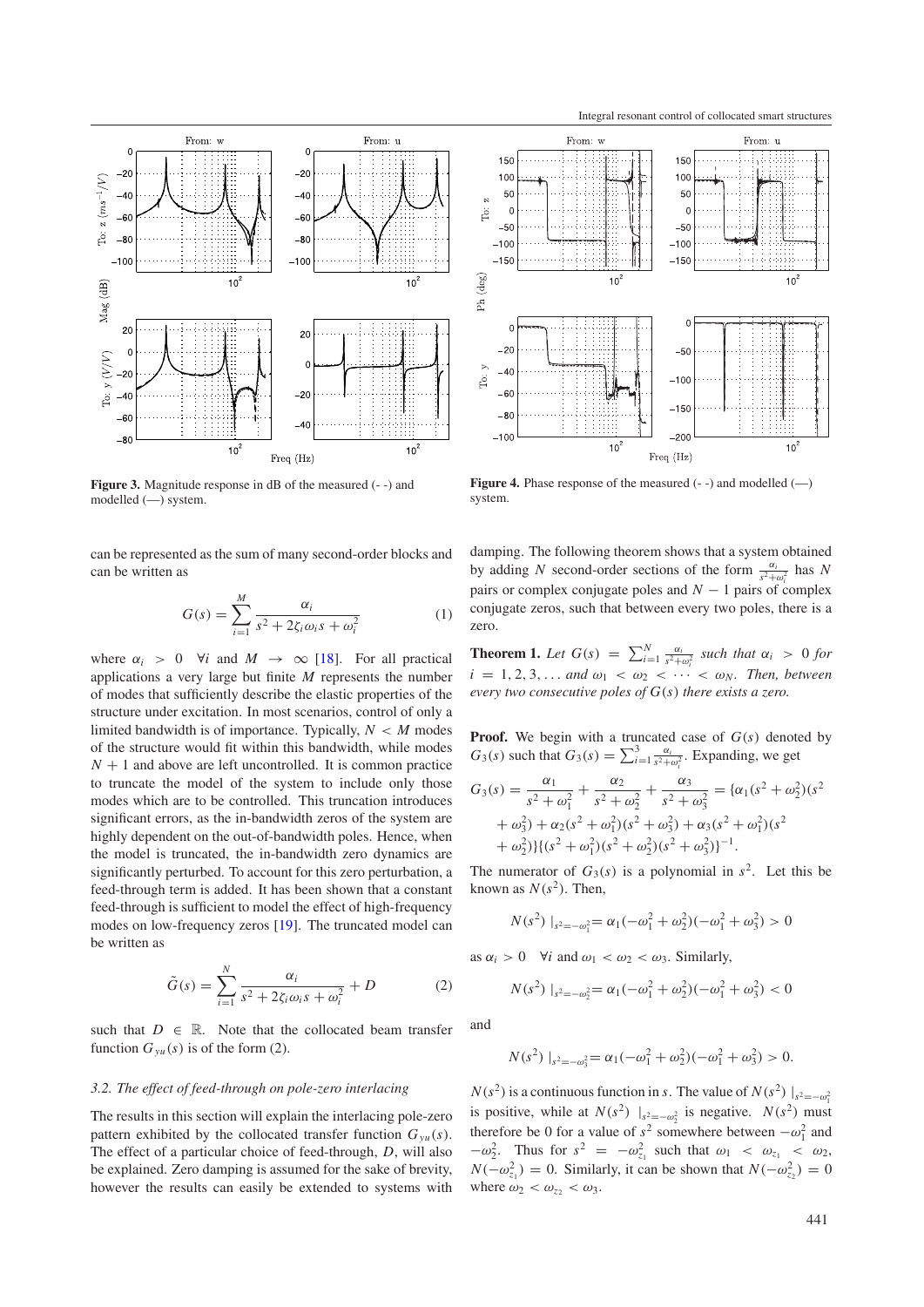Using the same argument for the untruncated numerator of  $G(s)$ , it can be shown that there exist  $n - 1$  zeros  $\omega_{z_1}, \omega_{z_2}, \ldots, \omega_{z_{n-1}}$  for  $G(s) = \sum_{i=1}^N \frac{\alpha_i}{s^2 + \omega_i^2}$  such that,  $\omega_1$  <  $\omega_{z_1}$  <  $\omega_2$  < ··· <  $\omega_{z_{n-1}}$  <  $\omega_N$ , i.e. between every two consecutive poles there lies a zero.

<span id="page-3-1"></span>The next theorem shows that for a system obtained by adding *N* second-order sections of the form  $\frac{\alpha_i}{s^2 + \omega_i^2}$ , the addition of a feed-through term  $D \in \mathbb{R}$  can introduce a pair of complex conjugate zeros.

**Theorem 2.** Let  $G(s) = \sum_{i=1}^{N} \frac{\alpha_i}{s^2 + \omega_i^2}$  such that  $\alpha_i > 0$   $\forall i$  and  $\omega_1 < \omega_2 < \cdots < \omega_N$ . If  $\tilde{G}(s) = G(s) + D$  where  $D \in \mathbb{R}$  and  $\tilde{G}(j\omega_z) = 0$  *such that*  $\omega_z$  *is not a zero of*  $G(s)$ *, then*  $\tilde{G}(s)$  *can be written as*  $\tilde{G}(s) = (s^2 + \omega_z^2) \sum_{i=1}^{N} \frac{\tilde{\beta}_i}{s^2 + \omega_i^2}$ .

**Proof.** At  $s^2 = -w_z^2$ ,  $\tilde{G}(s) = 0$ . Substituting  $s^2 = -w_z^2$  in  $\tilde{G}(s)$ , we have

$$
\tilde{G}(j\omega_z) = \sum_{i=1}^N \frac{\alpha_i}{-\omega_z^2 + \omega_i^2} + D = 0.
$$

Thus,  $D = -\sum_{i=1}^{N} \frac{\alpha_i}{-\omega_z^2 + \omega_i^2}$ .

Substituting the value of *D* in  $\tilde{G}(s)$ , we get

$$
\tilde{G}(s) = \sum_{i=1}^{N} \frac{\alpha_{i}}{s^{2} + \omega_{i}^{2}} - \sum_{i=1}^{N} \frac{\alpha_{i}}{-\omega_{z}^{2} + \omega_{i}^{2}}
$$
\n
$$
= \sum_{i=1}^{N} \alpha_{i} \left( \frac{1}{s^{2} + \omega_{i}^{2}} - \frac{1}{\omega_{i}^{2} - \omega_{z}^{2}} \right).
$$
\nLet  $\frac{1}{\omega_{i}^{2} - \omega_{z}^{2}} = k_{i}$ . Then,  
\n
$$
\tilde{G}(s) = \sum_{i=1}^{N} \alpha_{i} \left( \frac{1 - k_{i}s^{2} - k_{i}\omega_{i}^{2}}{s^{2} + \omega_{i}^{2}} \right)
$$
\n
$$
= \sum_{i=1}^{N} -\alpha_{i}k_{i} \left( \frac{s^{2} + \omega_{i}^{2} - \frac{1}{k_{i}}}{s^{2} + \omega_{i}^{2}} \right).
$$
\nNote that  $\omega_{i}^{2} - \frac{1}{k_{i}} = \omega_{z}^{2}$ . Thus,  
\n
$$
\tilde{G}(s) = \sum_{i=1}^{N} -\alpha_{i}k_{i} \left( \frac{s^{2} + \omega_{z}^{2}}{s^{2} + \omega_{z}^{2}} \right).
$$

$$
\tilde{G}(s) = \sum_{i=1}^{\infty} -\alpha_i k_i \left( \frac{s + \omega_z}{s^2 + \omega_i^2} \right).
$$
  
Let  $-\alpha_i k_i = \beta_i$ . Then  $\tilde{G}(s) = (s^2 + \omega_z^2) \sum_{i=1}^N \frac{\beta_i}{s^2 + \omega_i^2}.$ 

A typical pole-zero plot of the collocated transfer function before and after addition of the feed-through term *D* is shown in figure [5.](#page-3-0) The pole locations remain the same even after adding the feed-through term.

For the cantilever beam used in the experiments, the collocated transfer function is:

$$
G_{yu}(s) = \frac{225}{s^2 + 0.3854s + 6035} + \frac{8971}{s^2 + 1.49s + 217100} + \frac{90960}{s^2 + 3.573s + 1.697 \times 10^6} + 0.7456.
$$

This fixed structure form can be obtained approximately by using the *residue* function in MATLAB from the identified collocated model  $G_{yu}(s)$  in figures [3](#page-2-0) and [4.](#page-2-1) Due to the fully parameterized nature of the identified model, the residuals of

<span id="page-3-0"></span>

Figure 5. Poles (x) and zeros (o) of the collocated transfer function, before and after the addition of the feed-through term (*D*).

each second-order section will also contain a small 's' term that can be neglected. Note that, in this case,  $G_{vu}(s) \equiv \tilde{G}(s)$ (defined in theorem [2\)](#page-3-1), where

$$
G(s) = \frac{225}{s^2 + 0.3854s + 6035} + \frac{8971}{s^2 + 1.49s + 217100} + \frac{90960}{s^2 + 3.573s + 1.697 \times 10^6},
$$
  
and

<span id="page-3-2"></span>.

 $D = 0.7456$ .

The first resonant mode occurs at 12.33 Hz. Using theorem [2,](#page-3-1) it is found that a feed-through term of  $D =$ −0.1372 places a zero at 4.1858 Hz (arbitrarily chosen at a frequency less than the first resonant mode). Therefore, a feedthrough term of  $D_f = -0.8828$  was added to  $G_{vu}(s)$ .

As discussed in theorem [2,](#page-3-1) the addition of a low-frequency zero results in a phase inversion at dc relative to the original transfer function. The magnitude and phase response of the collocated open-loop and modified transfer functions,  $G_{yu}(s)$ and  $(G_{\nu u}(s) + D_f)$  respectively, are plotted in figure [7.](#page-4-1) A key observation is that the phase of the modified transfer function lies between 0◦ and −180◦; thus, a negative integral controller  $(C(s) = \frac{-1}{s})$  in negative feedback, which adds a constant phase *lead* of 90<sup>°</sup>, will yield a loop transfer function whose phase response lies between  $+90°$  and  $-90°$ ; that is, the closed-loop system has a highly desirable phase margin of 90◦. In the following two sections, two variations of an integral controller and a technique for gain selection are presented.

## *3.3. Integral resonant control design*

The proposed integral resonant control, IRC, scheme is shown diagrammatically in figure [6.](#page-4-2) In the following, three suitable controllers—direct integral control and its two variants—are introduced and evaluated for performance and robustness. The frequency response of each controller is plotted in figure [8.](#page-5-1) Note that, in each case, the controller gain  $\gamma > 0$  needs to be determined, as explained in section [3.4.](#page-4-3)

• *Simple integrator*  $C(s) = \frac{-\gamma}{s}$ : Integral control has been extensively researched and documented [\[17\]](#page-7-5). The main drawback in this application is the unnecessarily high sensitivity at low frequencies. A high control input at low frequencies may lead to actuator saturation.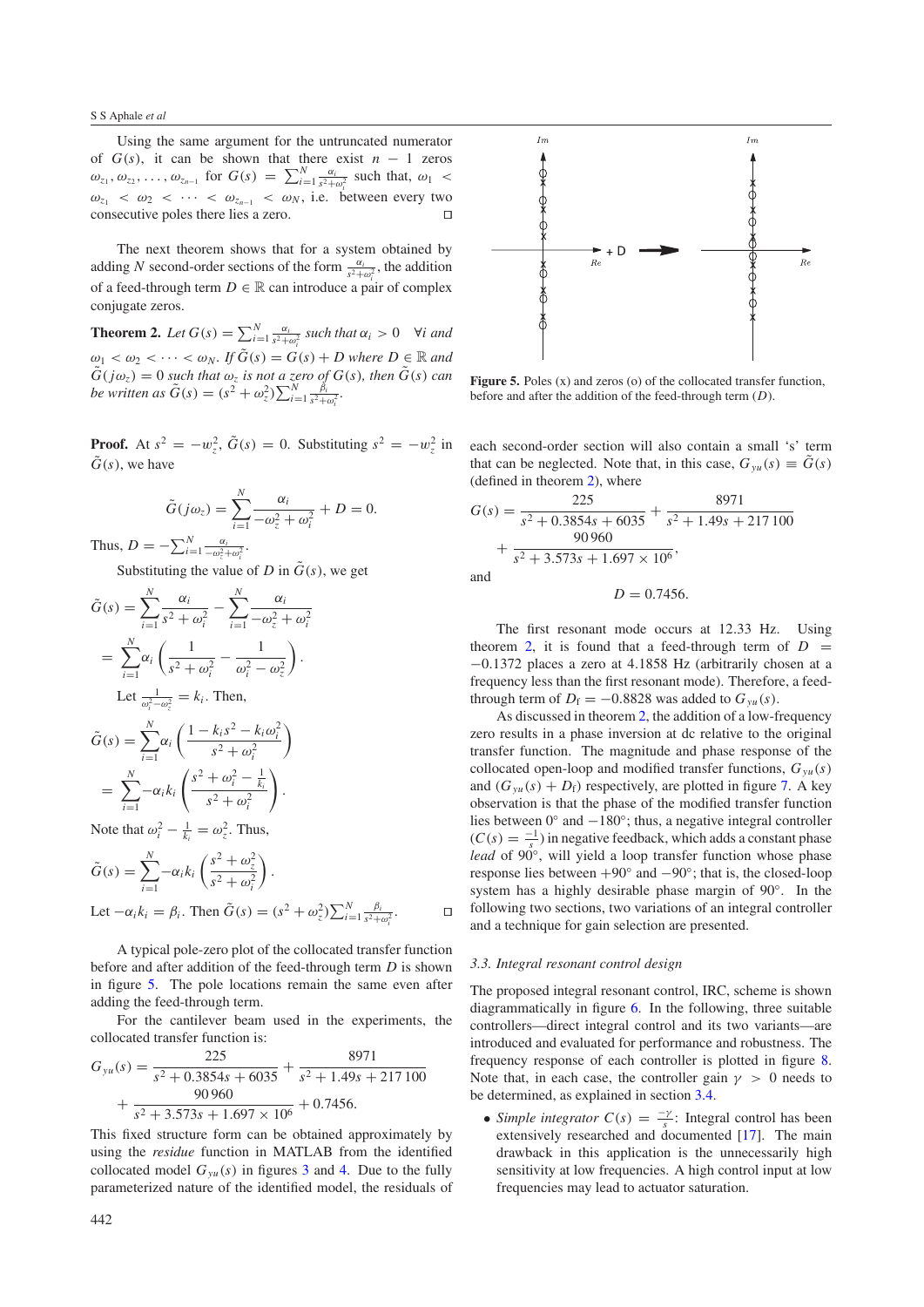<span id="page-4-2"></span>

**Figure 6.** Schematic diagram of the implemented control strategy.

- *Lossy integrator*  $C(s) = \frac{-\gamma}{s+p_1}$ : This controller has reduced gain at low frequencies. To effectively reduce low-frequency gain, it is necessary to select  $p_1$  close to the first structural resonance frequency. There is an associated penalty of slightly reduced closed-loop phase margin.
- *Band-pass filter*  $C(s) = \frac{-\gamma s}{(s+p_1)(s+p_1)}$ : To ensure the controller response rolls-off at low frequencies, a controller with two poles at  $p_1$  rad s<sup>−1</sup> and a zero at 0 rad  $s^{-1}$  is suitable. The resulting closed-loop phase margin is inferior to that exhibited by the two previous controllers, but the gain attenuation is greater. The situation can be improved by implementing  $C(s)$  =  $\frac{-\gamma s}{(s+p_1)(s+p_2)}$ , where  $p_2 < p_1$ .

## <span id="page-4-3"></span>*3.4. Gain selection*

Referring to the closed-loop schematic given in figure [6,](#page-4-2) the gain of the IRC can be determined by analysing the loop gain. A root-locus plot depicts the trajectories travelled by the poles with respect to an increase in the system gain, see figure [9.](#page-5-2) It is found that by increasing the controller gain, the poles follow a curve and finally reach the zeros with which they are paired. This plot also reveals the damping of each pole along the trajectory. As the gain increases, the poles initially move away from the imaginary axis and the damping increases until it reaches a maximum point. A further increase in gain drags the pole closer to the imaginary axis and reduces the damping. Finally, the pole is placed at the same position as its paired zero. At this position, the improvement in damping is negligible.

To achieve maximum damping of higher-frequency modes, higher gains are required. This high gain may place the low-frequency poles close to the imaginary axis (with no significant increase in damping) and thus low-frequency modes are not attenuated. In this work, as we are considering a cantilever beam with dominant low-frequency dynamics, a gain is chosen that provides optimal damping of the first three structural modes. For the system used in our experiments, the gain was found to be  $\gamma = 550$ .

<span id="page-4-1"></span>

**Figure 7.** Open-loop collocated beam transfer function  $G_{yu}(s)$  (--) and modified transfer function  $(G_{yu}(s) + D_f)$  (--).

## *3.5. Summary*

The IRC controller design process can be summarized in the following steps:

- *Step 1:* Measure the open-loop frequency response of the system and preferably obtain a model for the system as described in section [3.1.](#page-1-3)
- *Step 2:* Use results in section [3.2.](#page-2-2) Determine the required feed-through term that adds a zero at a frequency lower than the first resonant mode of the system.
- *Step 3:* Design a controller of the form  $C(s)$  =  $\frac{-\gamma s}{(s+p_1)(s+p_1)}$  by choosing  $p_1$  to be approximately a decade lower in frequency than the first mode; see section [3.3.](#page-3-2)
- *Step 4*: By plotting the root-locus, select a suitable gain which results in peak attenuation at resonant frequencies lying in the band of interest; see section [3.4.](#page-4-3)
- <span id="page-4-0"></span>• *Step 5:* Implement IRC using either an analogue or digital transfer function. Measure the open- and closed-loop frequency responses and check that they agree with the simulated results, as shown in section [4.](#page-4-0)

#### **4. Experimental results**

The controller was implemented digitally using dSPACE with a sampling frequency of 20 kHz. The continuous with a sampling frequency of 20 kHz. transfer function of the controller is given by  $C(s)$  =  $\frac{-550s}{(s+0.3(2\pi))(s+0.3(2\pi))}$ . This was converted to a discrete transfer function using the zero-order hold approximation. To account for the system time delay, a time advance of one sample was incorporated into the control loop. This is achieved by multiplying the transfer function of the controller by the forward shift operator *z*. This is possible because  $C(z)$  is strictly proper and has a relative degree of 1. Frequency responses are measured from the input disturbance  $w$  to the output tip displacement *z* of the cantilever beam, denoted by *Gz*w. Simulated open- and closed-loop frequency responses are shown in figure  $10(a)$  $10(a)$ . Measured open- and closed-loop frequency responses are shown in figure [10\(](#page-6-3)b). The first three modes are attenuated by 22, 24 and 21 dB, respectively.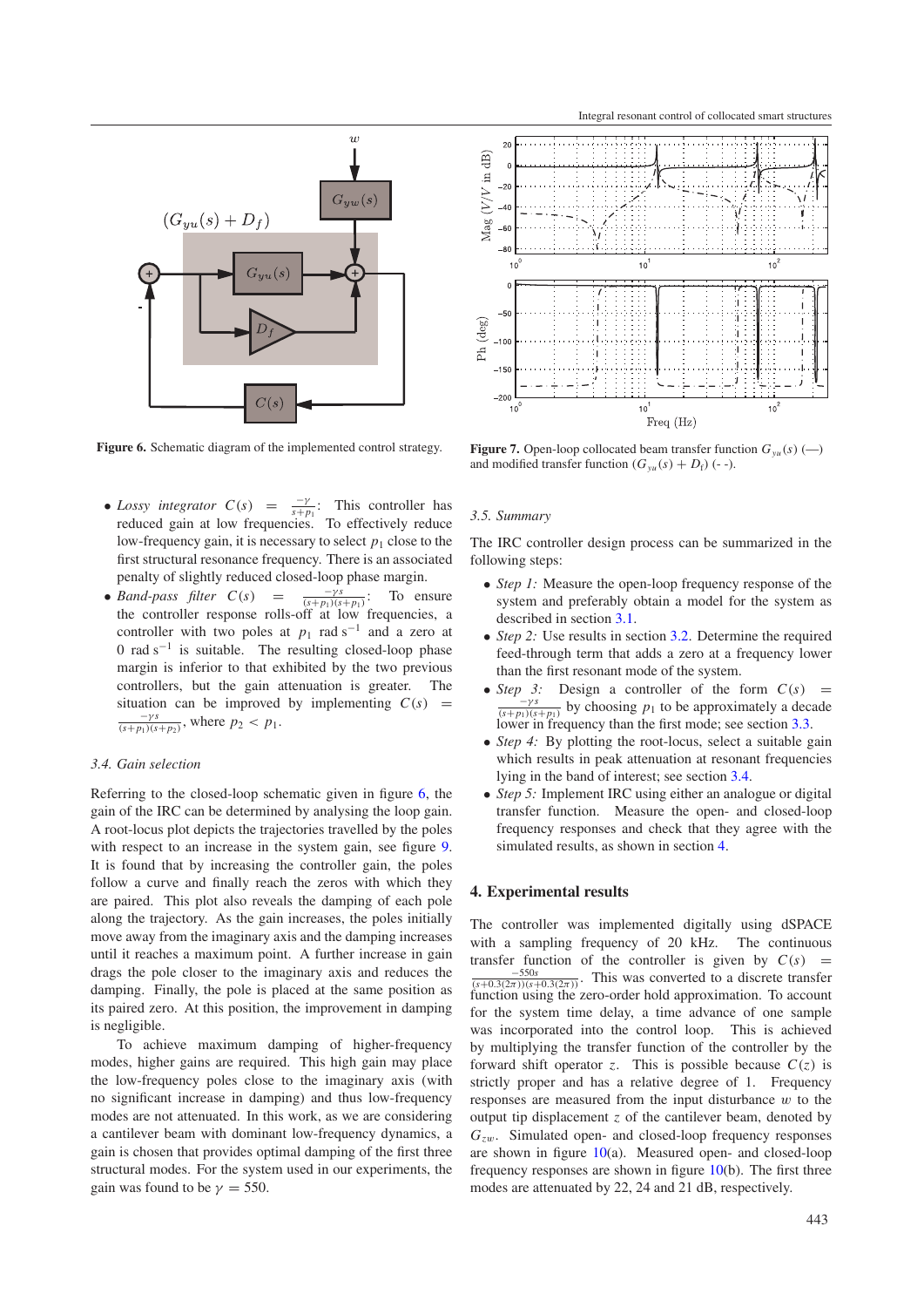<span id="page-5-1"></span>

**Figure 8.** Typical bode plots of the three possible controllers assuming  $\gamma = 1$ .

**Table 1.** Damping for the first eight modes of the cantilever beam.

<span id="page-5-4"></span><span id="page-5-3"></span>

| Mode number                           |    |                          |     |                               |         |
|---------------------------------------|----|--------------------------|-----|-------------------------------|---------|
| Frequency (Hz)<br>Attenuation (dB) 22 | 24 | 12.33 74.25 207.48<br>21 | 0.7 | 408.75 682.32 1020.85 1427.23 | 1914.01 |

**Table 2.** Damping for the first eight modes for a cantilever beam with added mass.

| Mode number                           |    |    |  |                                           |         |         |
|---------------------------------------|----|----|--|-------------------------------------------|---------|---------|
| Frequency (Hz)<br>Attenuation (dB) 17 | 19 | 20 |  | 10.625 67.48 195.76 356.68 702.38 1028.98 | 1435.82 | 1921.97 |

<span id="page-5-2"></span>

**Figure 9.** Root-locus plot showing the trajectories of the poles due to change in system gain.

To evaluate the controller performance at higher frequencies, frequency responses for the open- and closed-loop system are recorded for a larger bandwidth, from 0 to 2.5 kHz. This band captures the first eight resonant modes of the cantilever beam. The open- and closed-loop responses depicting the first eight resonant modes are shown in figure [11.](#page-6-4)

Table [1](#page-5-3) shows the attenuation achieved for the first eight modes. The minimal attenuation of the fourth mode is due to the position of the collocated patches.

To evaluate performance sensitivity to variations in resonance frequencies, open- and closed-loop responses were also taken after loading the cantilever beam with a mass. This is equivalent to adding uncertainty in the resonance frequencies. Even though the addition of mass shifts the resonant modes by as much as 10%, there is minimal performance degradation. All of the eight modes show significant damping, even with the mass present.

<span id="page-5-0"></span>Figure [12](#page-6-5) shows the open- and closed-loop responses of the cantilever beam with added mass. Table [2](#page-5-4) documents the damping achieved on the loaded beam for the first eight modes.

# **5. Conclusions**

This paper formalizes the pole-zero structure found in the transfer functions of collocated smart structures. It is shown that adding a feed-through term to the open-loop system introduces a new pair of resonant zeros. By adding a pair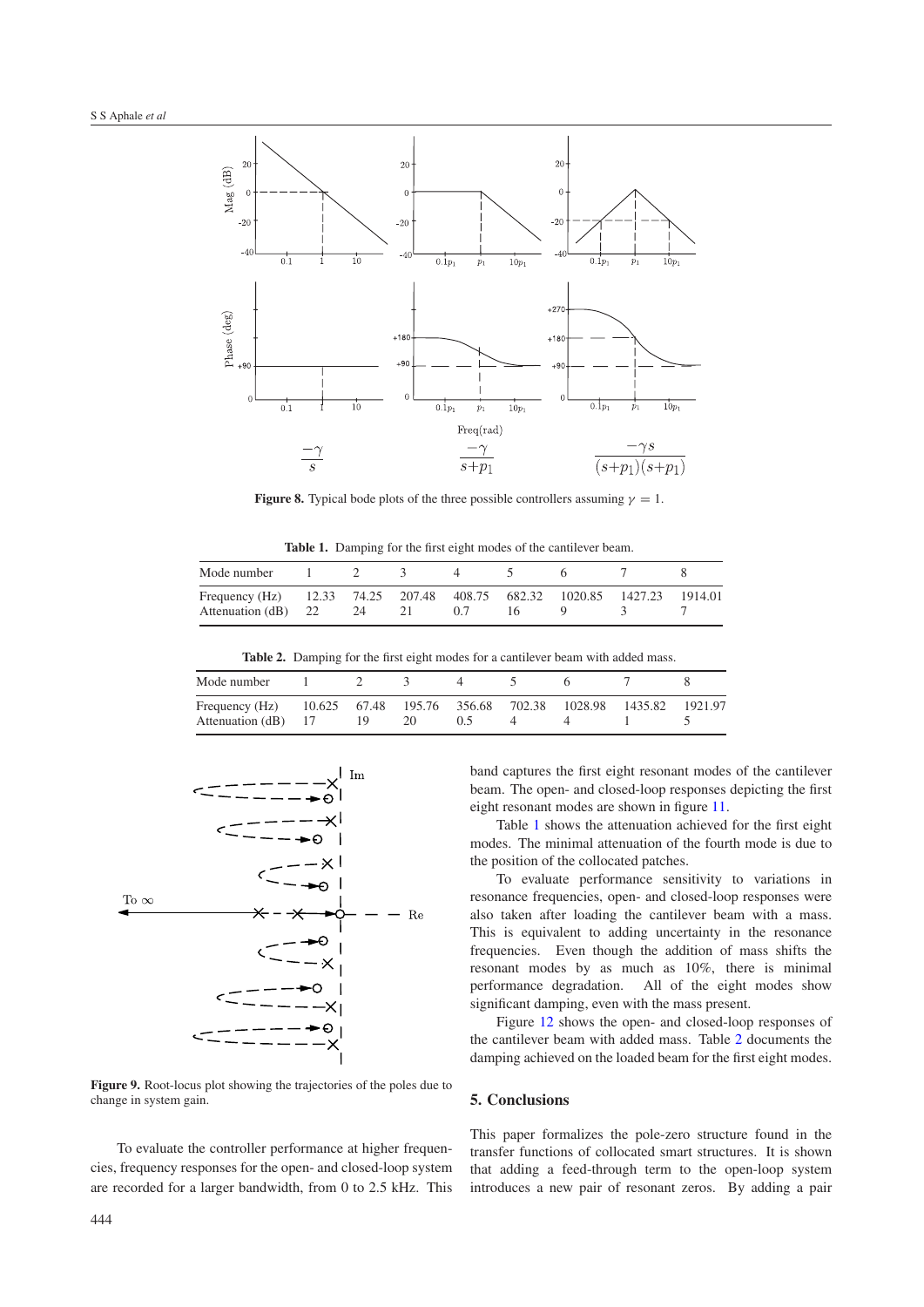<span id="page-6-3"></span>

<span id="page-6-4"></span>**Figure 10.** Simulated (a) and experimental (b) open-loop (- -) and closed-loop (-) responses of the cantilever beam measured from disturbance input w to the tip displacement *z*.



<span id="page-6-5"></span>**Figure 11.** Open- (--) and closed-loop (-) system response for the first eight modes of the cantilever beam measured from disturbance input  $\tilde{w}$  to the tip displacement  $\zeta$ .



Figure 12. Open- (--) and closed-loop (--) system response for the additional mass-loaded cantilever beam measured from disturbance input w to the tip displacement *z*.

of zeros at a frequency below the first resonant mode, a simple first- or second-order controller is shown to provide good performance and stability margins. The so-called Integral Resonant Control scheme, IRC, is experimentally demonstrated to damp eight modes of a cantilever beam by up to 24 dB.

# **Acknowledgments**

The authors would like to thank Dr Bharath Bhikkaji for his useful input.

<span id="page-6-0"></span>This research was supported by the Australian Research Council and the ARC Center for Complex Dynamic Systems and Control.

## **References**

- [1] Salapaka S, Sebastian A, Clevland J P and Salapaka M V 2002 Design identification and control of a fast nanopositioning device *Proc. American Control Conf. (May 2002)* pp 1966–71
- <span id="page-6-1"></span>[2] Vaillon L and Philippe C 1999 Passive and active microvibration control for very high pointing accuracy space systems *Smart Mater. Struct.* **8** [719–28](http://dx.doi.org/10.1088/0964-1726/8/6/302)
- [3] Wu S, Turner T L and Rizzi S A 2000 Piezoelectric shunt vibration damping of an F-15 panel under high-acoustic excitation *Smart Structures and Materials: Damping and Isolation, Proc. SPIE* **3989** 276–87
- [4] Crawley E F and de Luis J 1987 Use of piezoelectric actuators as elements of intelligent structures *AIAA J.* **25** 1373–85
- <span id="page-6-2"></span>[5] Wang B T and Wang C C 1997 Feasibility analysis of using piezoceramic transducers for cantilever beam modal testing *Smart Mater. Struct.* **6** [106–16](http://dx.doi.org/10.1088/0964-1726/6/1/013)
- [6] Fuller C R, Elliott S J and Nelson P A 1996 *Active Control of Vibration* (New York: Academic)
- [7] Moheimani S O R and Fleming A J 2006 *Piezoelectric Transducers for Vibration Control and Damping* (Berlin: Springer)
- [8] Petersen I R and Pota H R 2003 Minimax LQG optimal control of a flexible beam *Control Eng. Practice* **11** [1273–87](http://dx.doi.org/10.1016/S0967-0661(02)00240-X)
- [9] Chen B M, Lee T H, Chang-Chieh H, Guo Y and Weerasooriya S 1999 An *H*<sup>∞</sup> almost disturbance decoupling robust controller design for a piezoelectric bimorph actuator with hysteresis *IEEE Trans. Control Syst. Technol.* **7** [160–74](http://dx.doi.org/10.1109/87.748143)